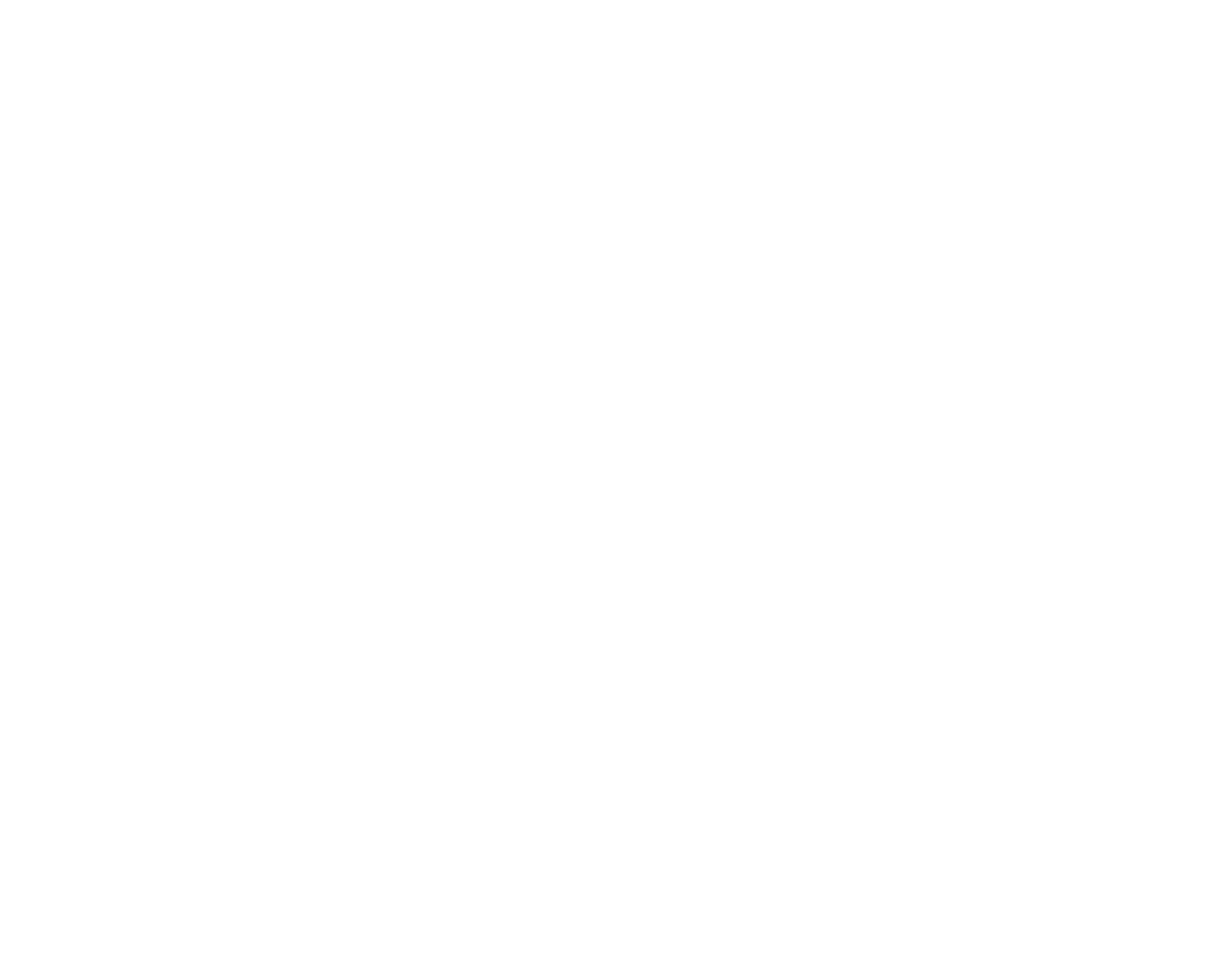|                |      |      |      |      |      |      |      |      |      |                       | Stable and Radioactive Isotopes Produced and/or Separated and Purified at Y-12 |      |      |      |      |      |      |
|----------------|------|------|------|------|------|------|------|------|------|-----------------------|--------------------------------------------------------------------------------|------|------|------|------|------|------|
| <b>Isotope</b> | 1947 | 1948 | 1949 | 1950 | 1951 | 1952 | 1953 | 1954 | 1955 | 1956                  | 1957                                                                           | 1958 | 1961 | 1963 | 1965 | 1967 | 1968 |
| Molybdenum-94  |      |      |      |      |      |      |      |      |      | 14                    | 40<br>mg                                                                       |      |      |      |      |      |      |
| Molybdenum-95  |      |      |      |      |      |      |      |      |      | mg<br>30<br>mg        | 2,920                                                                          |      |      |      |      |      |      |
| Molybdenum-96  |      |      |      |      |      |      |      |      |      | 20<br>mg              | $\frac{mg}{5}$<br>mg                                                           |      |      |      |      |      |      |
| Molybdenum-97  |      |      |      |      |      |      |      |      |      | 10<br>mg              | 10<br>mg                                                                       |      |      |      |      |      |      |
| Molybdenum-98  |      |      |      |      |      |      |      |      |      | 35<br>mg              | 50<br>m <sub>2</sub>                                                           |      |      |      |      |      |      |
| Molybdenum-100 |      |      |      |      |      |      |      |      |      | 210<br>mg             |                                                                                |      |      |      |      |      |      |
| Neodymium-142  |      |      |      |      |      |      |      |      |      |                       | 5,300<br>mg                                                                    |      |      |      |      |      |      |
| Neodymium-143  |      |      |      |      |      |      |      |      |      | 3,859<br>mg           | 3,260<br>mg                                                                    |      |      |      |      |      |      |
| Neodymium-144  |      |      |      |      |      |      |      |      |      | <b>200</b><br>mg      | 5,200<br>mg                                                                    |      |      |      |      |      |      |
| Neodymium-145  |      |      |      |      |      |      |      |      |      | 1,354<br>$m$ g        | 2,810<br>mg                                                                    |      |      |      |      |      |      |
| Neodymium-146  |      |      |      |      |      |      |      |      |      | <b>290</b><br>mg      | 5,075<br>mg                                                                    |      |      |      |      |      |      |
| Neodymium-147  |      |      |      |      |      |      |      |      |      | 248<br>mCi            | $\overline{8}$<br>mCi                                                          |      |      |      |      |      |      |
| Neodymium-148  |      |      |      |      |      |      |      |      |      | 40<br>mg              | 53<br>mg                                                                       |      |      |      |      |      |      |
| Neodymium-150  |      |      |      |      |      |      |      |      |      | 60<br>m <sub>2</sub>  | 117<br>mg                                                                      |      |      |      |      |      |      |
| Nickel-58      |      |      |      |      |      |      |      |      |      | 4,550<br>mg           | 1,255<br>$\mathbf{g}$                                                          |      |      |      |      |      |      |
| Nickel-60      |      |      |      |      |      |      |      |      |      | 8,117                 | 190<br>mg                                                                      |      |      |      |      |      |      |
| Nickel-61      |      |      |      |      |      |      |      |      |      | $\frac{mg}{72}$<br>mg | $20^{\circ}$<br>mg                                                             |      |      |      |      |      |      |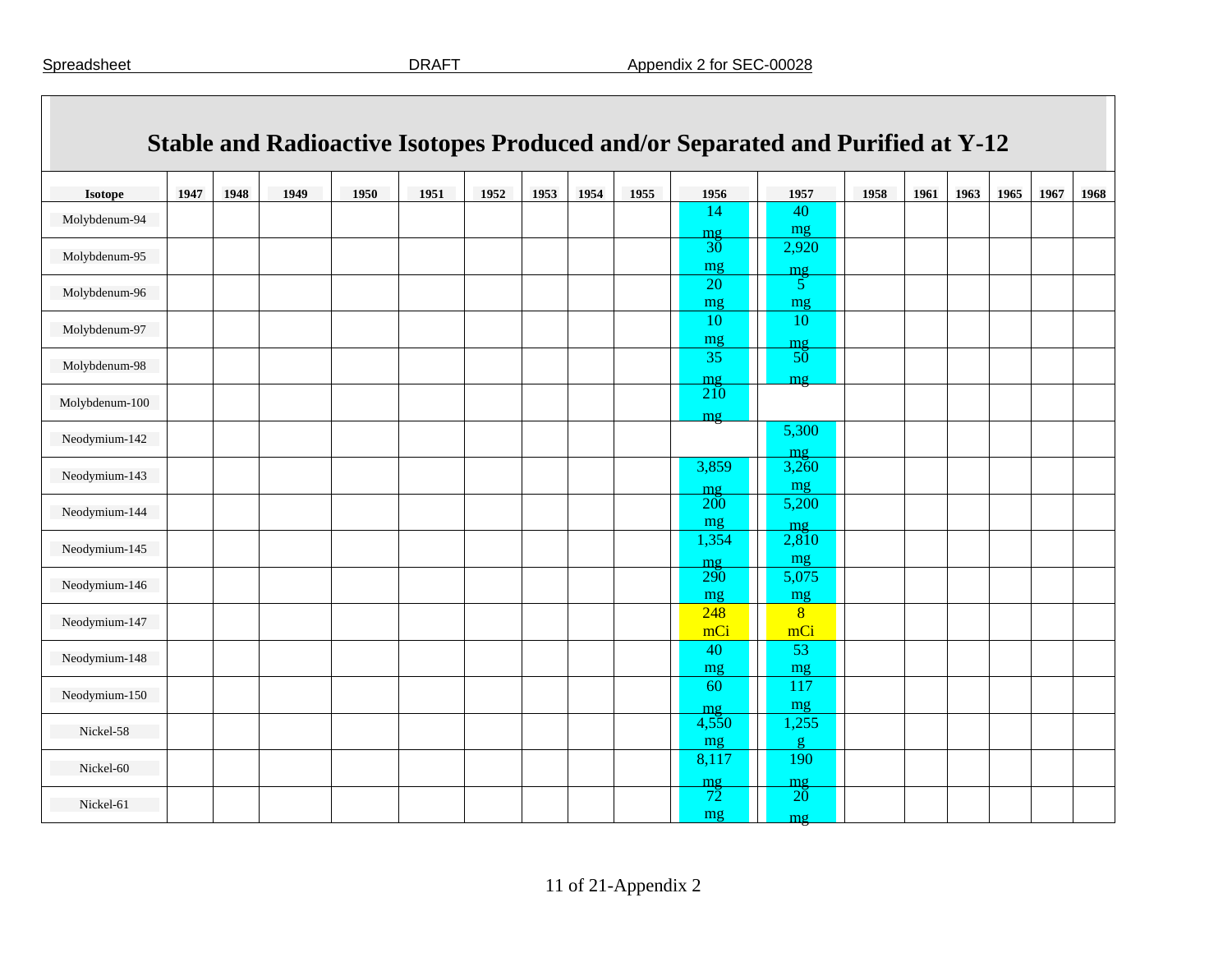|                |      |      |      |      |      |      |      |      |                       | Stable and Radioactive Isotopes Produced and/or Separated and Purified at Y-12 |              |      |              |              |      |              |      |
|----------------|------|------|------|------|------|------|------|------|-----------------------|--------------------------------------------------------------------------------|--------------|------|--------------|--------------|------|--------------|------|
| <b>Isotope</b> | 1947 | 1948 | 1949 | 1950 | 1951 | 1952 | 1953 | 1954 | 1955                  | 1956                                                                           | 1957         | 1958 | 1961         | 1963         | 1965 | 1967         | 1968 |
| Nickel-62      |      |      |      |      |      |      |      |      |                       | 2,575<br>mg                                                                    | 100<br>mg    |      |              |              |      |              |      |
| Nickel-63      |      |      |      |      |      |      |      |      | $\overline{3}$<br>mCi | $7\phantom{.0}$<br>mCi                                                         | 90<br>mCi    |      |              |              |      |              |      |
| Nickel-64      |      |      |      |      |      |      |      |      |                       | 210<br>mg                                                                      | 60<br>mg     |      |              |              |      |              |      |
| Niobium-92     |      |      |      |      |      |      |      |      |                       |                                                                                |              |      |              | $\mathbf{b}$ |      |              |      |
| Niobium-93     |      |      |      |      |      |      |      |      |                       |                                                                                |              |      |              |              |      | $\mathbf{b}$ |      |
| Niobium-94     |      |      |      |      |      |      |      |      |                       |                                                                                |              |      |              |              |      | $\mathbf{b}$ |      |
| Niobium-95     |      |      |      |      |      |      |      |      | 76<br>mCi             | 77<br>mCi                                                                      | 56<br>mCi    |      |              |              |      |              |      |
| Nitrogen-13    |      |      |      |      |      |      |      |      |                       |                                                                                |              |      |              |              |      |              |      |
| Nitrogen-15    |      |      |      |      |      |      |      |      |                       |                                                                                | 13,843<br>mg |      |              |              |      |              |      |
| Osmium-190     |      |      |      |      |      |      |      |      |                       |                                                                                |              |      |              | $\mathbf{b}$ |      |              |      |
| Osmium-191     |      |      |      |      |      |      |      |      | 47<br>mCi             | 55<br>mCi                                                                      | 43<br>mCi    |      |              |              |      |              |      |
| Palladium-102  |      |      |      |      |      |      |      |      |                       |                                                                                | 10<br>mg     |      |              |              |      |              |      |
| Palladium-103  |      |      |      |      |      |      |      |      |                       |                                                                                |              |      | $\mathbf{b}$ |              |      |              |      |
| Palladium-104  |      |      |      |      |      |      |      |      |                       | 30<br>mg                                                                       |              |      |              |              |      |              |      |
| Palladium-105  |      |      |      |      |      |      |      |      |                       | 30<br>mg                                                                       |              |      |              |              |      |              |      |
| Palladium-106  |      |      |      |      |      |      |      |      |                       | 30                                                                             |              |      |              |              |      |              |      |
| Palladium-108  |      |      |      |      |      |      |      |      |                       | $\frac{mg}{15}$<br>mg                                                          | 10<br>mg     |      |              |              |      |              |      |
| Palladium-109  |      |      |      |      |      |      |      |      |                       | $\overline{2}$<br>mCi                                                          | 190<br>mCi   |      |              |              |      |              |      |
| Palladium-110  |      |      |      |      |      |      |      |      |                       | <b>20</b>                                                                      | 75           |      |              |              |      |              |      |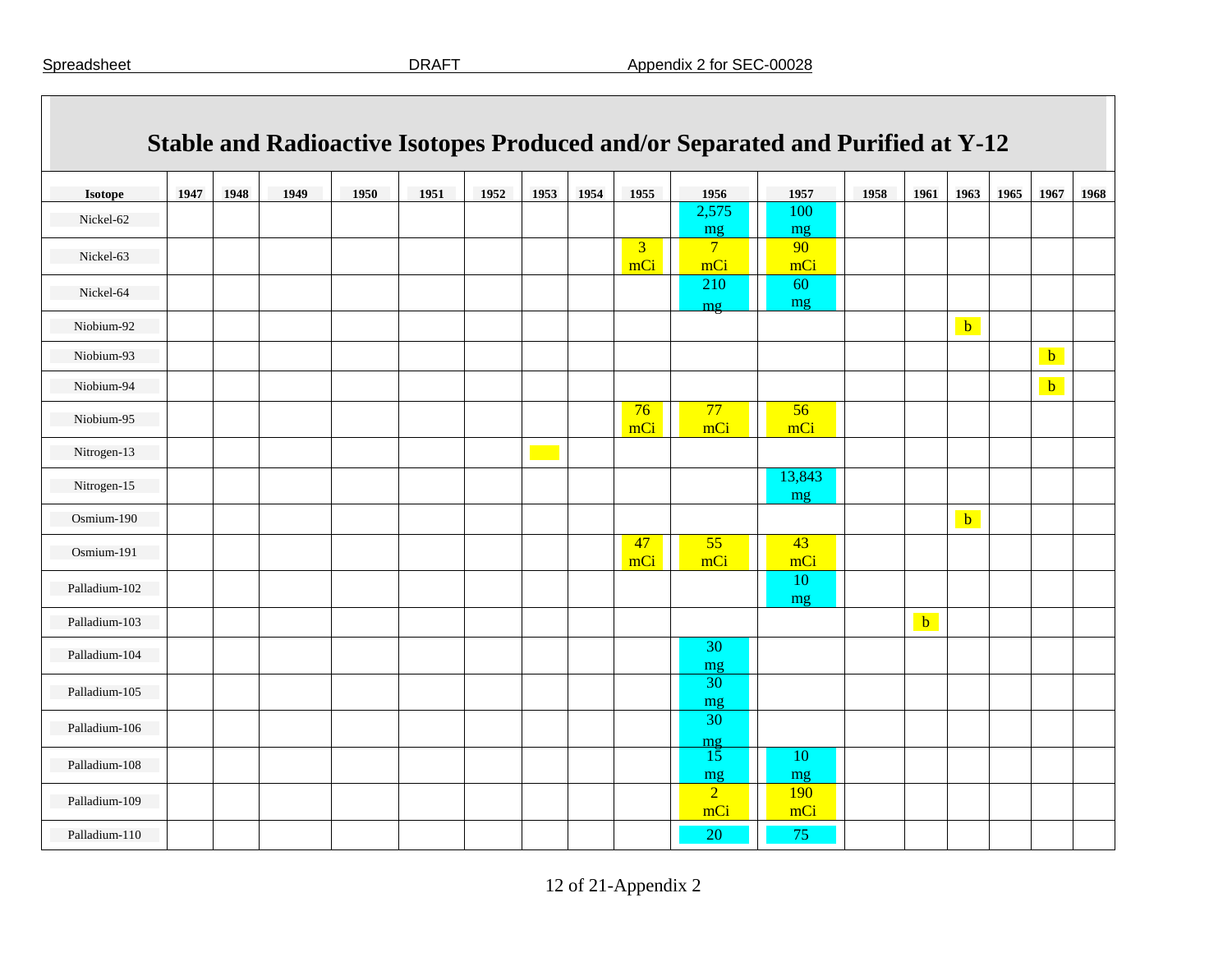| <b>Isotope</b>   | 1947 | 1948 | 1949 | 1950 | 1951                | 1952 | 1953 | 1954 | 1955         | 1956              | 1957                         | 1958 | 1961        | 1963 | 1965 | 1967 | 1968         |
|------------------|------|------|------|------|---------------------|------|------|------|--------------|-------------------|------------------------------|------|-------------|------|------|------|--------------|
|                  |      |      |      |      |                     |      |      |      |              | mg                | mg                           |      |             |      |      |      |              |
| Phosphorus-32    |      |      |      |      |                     |      |      |      |              | <b>120</b><br>mCi |                              |      |             |      |      |      |              |
| Platinum-185     |      |      |      |      |                     |      |      |      |              |                   |                              |      | $\mathbf b$ |      |      |      |              |
| Platinum-190     |      |      |      |      |                     |      |      |      |              |                   | -11<br>mg                    |      |             |      |      |      |              |
| Platinum-192     |      |      |      |      |                     |      |      |      |              | 3<br>mg           | $1\overline{2}$<br>mg        |      |             |      |      |      |              |
| Platinum-194     |      |      |      |      |                     |      |      |      |              | 6,016<br>mg       | 40<br>mg                     |      |             |      |      |      |              |
| Platinum-195     |      |      |      |      |                     |      |      |      |              | 25<br>mg          |                              |      |             |      |      |      |              |
| Platinum-196     |      |      |      |      |                     |      |      |      |              | 60<br>mg          | 155<br>mg                    |      |             |      |      |      |              |
| Platinum-198     |      |      |      |      |                     |      |      |      |              | 10<br>mg          | $\mathfrak{S}$<br>mg         |      |             |      |      |      |              |
| Plutonium (feed) |      |      |      |      |                     |      |      |      |              |                   | 110<br>$\sigma$              |      |             |      |      |      |              |
| Plutonium-240    |      |      |      |      |                     |      |      |      | 1,110<br>mCi |                   | $\sqrt[3]{4}$                |      |             |      |      |      |              |
| Plutonium-241    |      |      |      |      |                     |      |      |      |              |                   | $\sigma$<br>$\overline{0.9}$ |      |             |      |      |      |              |
| Plutonium-242    |      |      |      |      |                     |      |      |      |              |                   | $\sigma$<br>0.107<br>g       |      |             |      |      |      |              |
| Polonium-207     |      |      |      |      |                     |      |      |      |              |                   |                              |      |             |      |      |      |              |
| Polonium-208     |      |      |      |      | 2.6<br>$\mathbf{g}$ |      |      |      |              |                   |                              |      |             |      |      |      |              |
| Polonium-209     |      |      |      |      |                     |      |      |      |              |                   |                              |      | $b$         |      |      |      |              |
| Polonium-211     |      |      |      |      |                     |      |      |      |              |                   |                              |      |             |      |      |      | $\mathbf{b}$ |
| Potassium-38m    |      |      |      |      |                     |      |      |      |              |                   |                              | b    |             |      |      |      |              |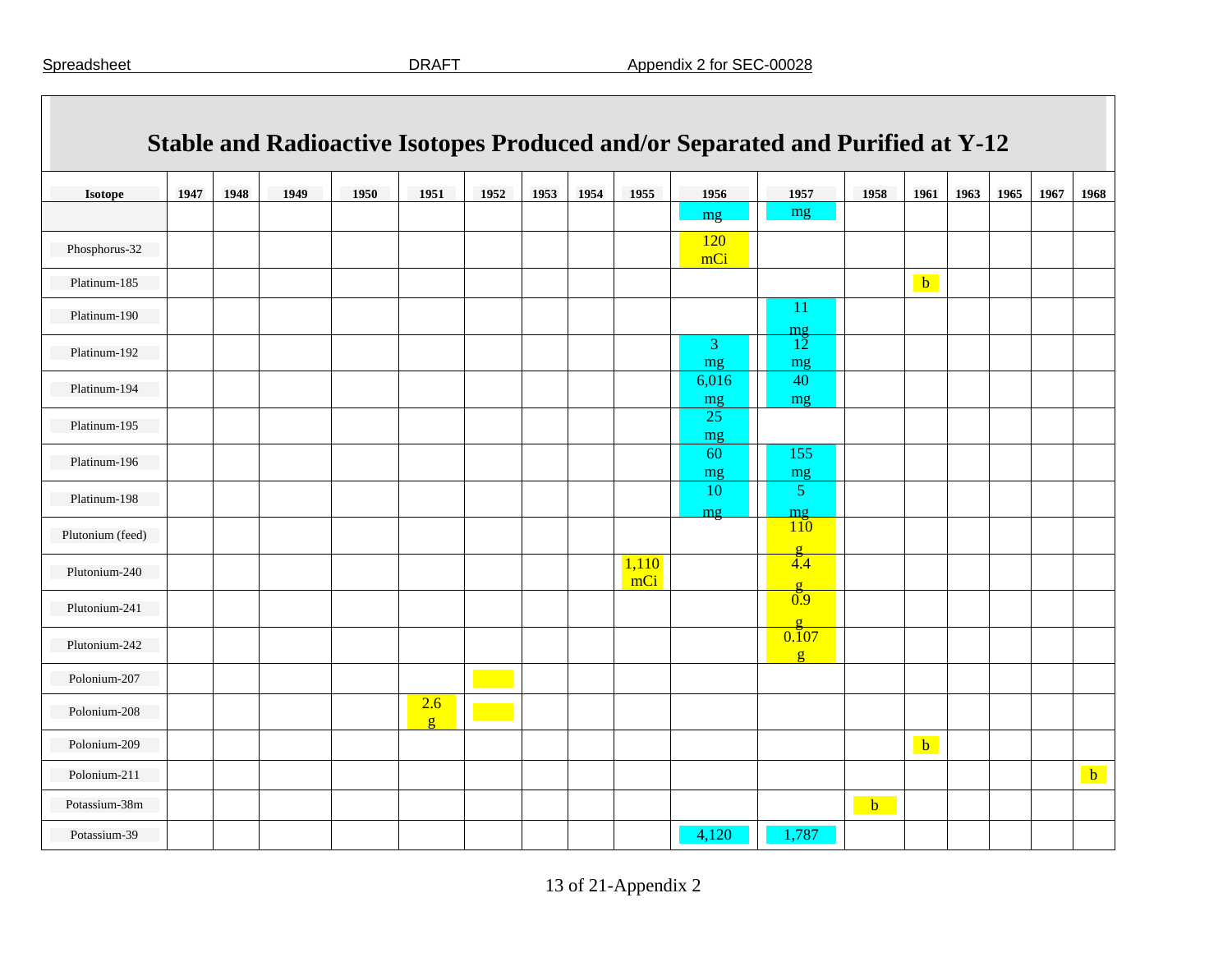|                  |      |      |      |      |      |      |      |                     |            |                       | Stable and Radioactive Isotopes Produced and/or Separated and Purified at Y-12 |              |              |      |      |      |              |
|------------------|------|------|------|------|------|------|------|---------------------|------------|-----------------------|--------------------------------------------------------------------------------|--------------|--------------|------|------|------|--------------|
| <b>Isotope</b>   | 1947 | 1948 | 1949 | 1950 | 1951 | 1952 | 1953 | 1954                | 1955       | 1956                  | 1957                                                                           | 1958         | 1961         | 1963 | 1965 | 1967 | 1968         |
|                  |      |      |      |      |      |      |      |                     |            | mg                    | mg                                                                             |              |              |      |      |      |              |
| Potassium-40     |      |      |      |      |      |      |      |                     |            | $\overline{2}$<br>mg  | 19<br>$m$ g                                                                    |              |              |      |      |      |              |
| Potassium-41     |      |      |      |      |      |      |      |                     | 30<br>mg   | 1,720<br>mg           | 201<br>mg                                                                      | $\mathbf{b}$ |              |      |      |      |              |
| Potassium-42     |      |      |      |      |      |      |      |                     |            |                       | 8,333<br>mCi                                                                   |              |              |      |      |      |              |
| Potassium-44     |      |      |      |      |      |      |      | 0.5<br>$\mathbf{g}$ |            |                       |                                                                                |              |              |      |      |      |              |
| Praseodymium-142 |      |      |      |      |      |      |      |                     | 302<br>mCi | 2,757<br>mCi          |                                                                                |              |              |      |      |      |              |
| Praseodymium-143 |      |      |      |      |      |      |      |                     |            | 12<br>mCi             | 10<br>mCi                                                                      |              |              |      |      |      |              |
| Promethium-147   |      |      |      |      |      |      |      |                     | mCi        | $\overline{8}$<br>mCi |                                                                                |              |              |      |      |      |              |
| Promethium-148   |      |      |      |      |      |      |      |                     |            |                       |                                                                                |              | $\mathbf{b}$ |      |      |      |              |
| Radium-219       |      |      |      |      |      |      |      |                     |            |                       |                                                                                |              |              |      |      |      | $\mathbf{b}$ |
| Rhenium-185      |      |      |      |      |      |      |      |                     |            | 55<br>mg              | 1,220<br>mg                                                                    |              |              |      |      |      |              |
| Rhenium-186      |      |      |      |      |      |      |      |                     |            |                       | 61<br>mCi                                                                      |              |              |      |      |      |              |
| Rhenium-187      |      |      |      |      |      |      |      |                     |            | 40<br>mg              | 75<br>mg                                                                       |              |              |      |      |      |              |
| Rubidium-74      |      |      |      |      |      |      |      |                     |            |                       |                                                                                |              | $\mathbf b$  |      |      |      |              |
| Rubidium-85      |      |      |      |      |      |      |      |                     |            | 5,708<br>mg           | 200<br>mg                                                                      |              |              |      |      |      |              |
| Rubidium-86      |      |      |      |      |      |      |      |                     |            |                       | 1,978<br>mCi                                                                   |              |              |      |      |      |              |
| Rubidium-87      |      |      |      |      |      |      |      |                     |            | 3,864<br>mg           | 265<br>mg                                                                      |              |              |      |      |      |              |
| Ruthenium-96     |      |      |      |      |      |      |      |                     |            |                       | 36<br>mg                                                                       |              |              |      |      |      |              |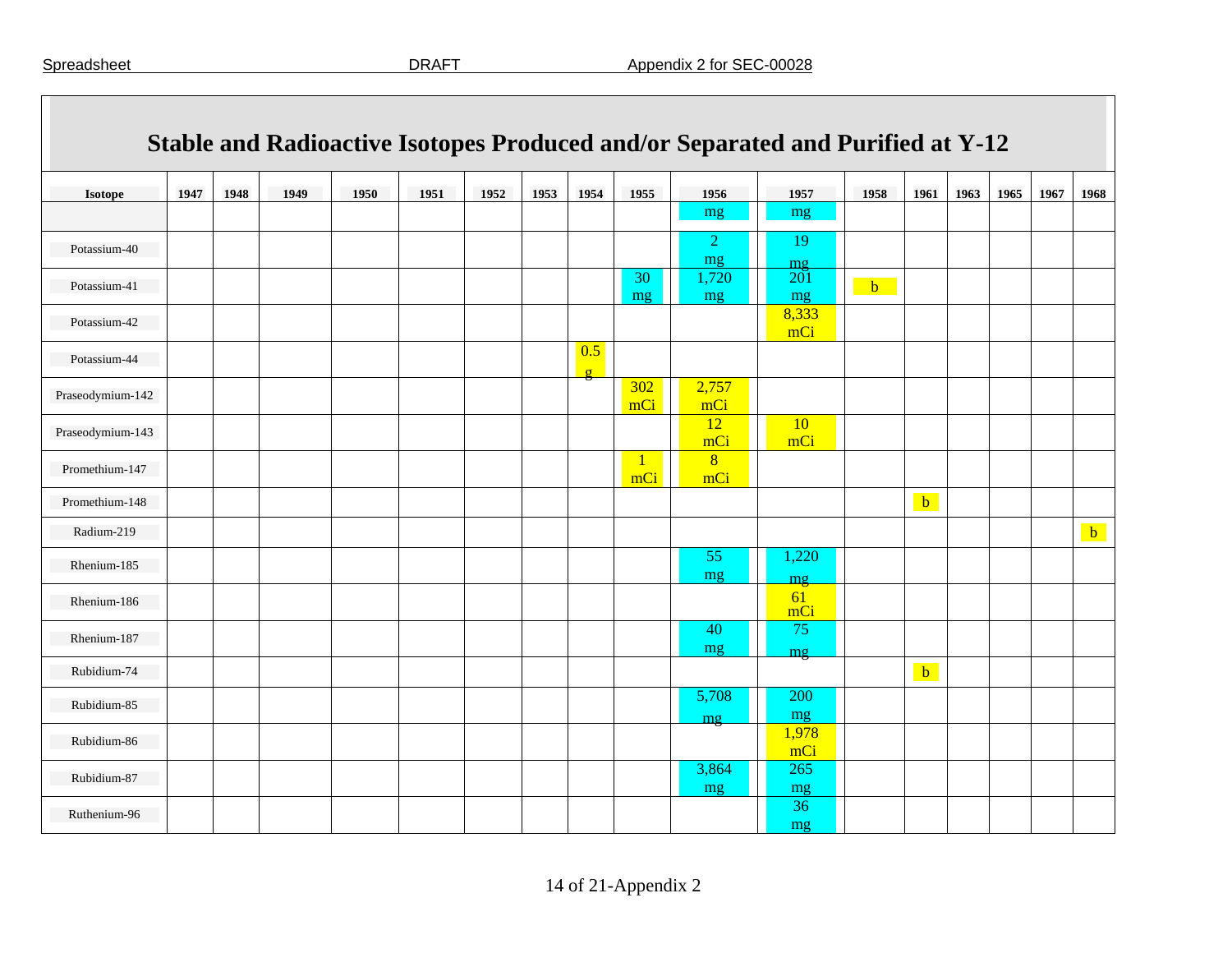| <b>Isotope</b> | 1947 | 1948 | 1949 | 1950 | 1951 | 1952 | 1953 | 1954 | 1955                 | 1956                | 1957        | 1958 | 1961 | 1963 | 1965         | 1967 | 1968 |
|----------------|------|------|------|------|------|------|------|------|----------------------|---------------------|-------------|------|------|------|--------------|------|------|
| Ruthenium-98   |      |      |      |      |      |      |      |      |                      | $\mathbf{3}$<br>mg  | 12<br>mg    |      |      |      |              |      |      |
| Ruthenium-99   |      |      |      |      |      |      |      |      | 75                   | 9                   | 126         |      |      |      |              |      |      |
| Ruthenium-100  |      |      |      |      |      |      |      |      | mg                   | m <sub>g</sub><br>9 | mq<br>81    |      |      |      |              |      |      |
|                |      |      |      |      |      |      |      |      | 150                  | mg<br>9             | mg<br>116   |      |      |      |              |      |      |
| Ruthenium-101  |      |      |      |      |      |      |      |      | mg                   | mg                  | mg          |      |      |      |              |      |      |
| Ruthenium-102  |      |      |      |      |      |      |      |      | $\mathfrak{S}$<br>mg | 215                 | 30<br>mg    |      |      |      |              |      |      |
| Ruthenium-103  |      |      |      |      |      |      |      |      | 628                  | mg<br>2,190         | 44          |      |      |      |              |      |      |
|                |      |      |      |      |      |      |      |      | mCi<br>75            | mCi<br>54           | mCi<br>41   |      |      |      |              |      |      |
| Ruthenium-104  |      |      |      |      |      |      |      |      | mg                   | mg                  | mg          |      |      |      |              |      |      |
| Ruthenium-106  |      |      |      |      |      |      |      |      | 209<br>mCi           | 74<br>mCi           | 420<br>mCi  |      |      |      |              |      |      |
| Samarium-144   |      |      |      |      |      |      |      |      |                      | 150<br>mg           | 585         |      |      |      |              |      |      |
| Samarium-145   |      |      |      |      |      |      |      |      |                      |                     | mg          |      |      |      | $\mathbf{b}$ |      |      |
| Samarium-147   |      |      |      |      |      |      |      |      |                      | 285                 | 1,180       |      |      |      |              |      |      |
| Samarium-148   |      |      |      |      |      |      |      |      |                      | mg                  | mg<br>1,180 |      |      |      |              |      |      |
|                |      |      |      |      |      |      |      |      |                      |                     | mg          |      |      |      |              |      |      |
| Samarium-149   |      |      |      |      |      |      |      |      |                      | 1,495<br>mg         | 1,060<br>mg |      |      |      | $b$          |      |      |
| Samarium-150   |      |      |      |      |      |      |      |      |                      | 285<br>mg           | 1,000<br>mg |      |      |      |              |      |      |
| Samarium-152   |      |      |      |      |      |      |      |      |                      | 550                 | 1,150       |      |      |      |              |      |      |
|                |      |      |      |      |      |      |      |      | 717                  | mg<br>330           | mg<br>136   |      |      |      |              |      |      |
| Samarium-153   |      |      |      |      |      |      |      |      | mCi                  | mc <sub>i</sub>     | mCi         |      |      |      |              |      |      |
| Samarium-154   |      |      |      |      |      |      |      |      |                      | 294<br>mg           | 2,407<br>mg |      |      |      |              |      |      |
| Scandium-40    |      |      |      |      |      |      |      |      |                      |                     |             |      |      |      |              |      |      |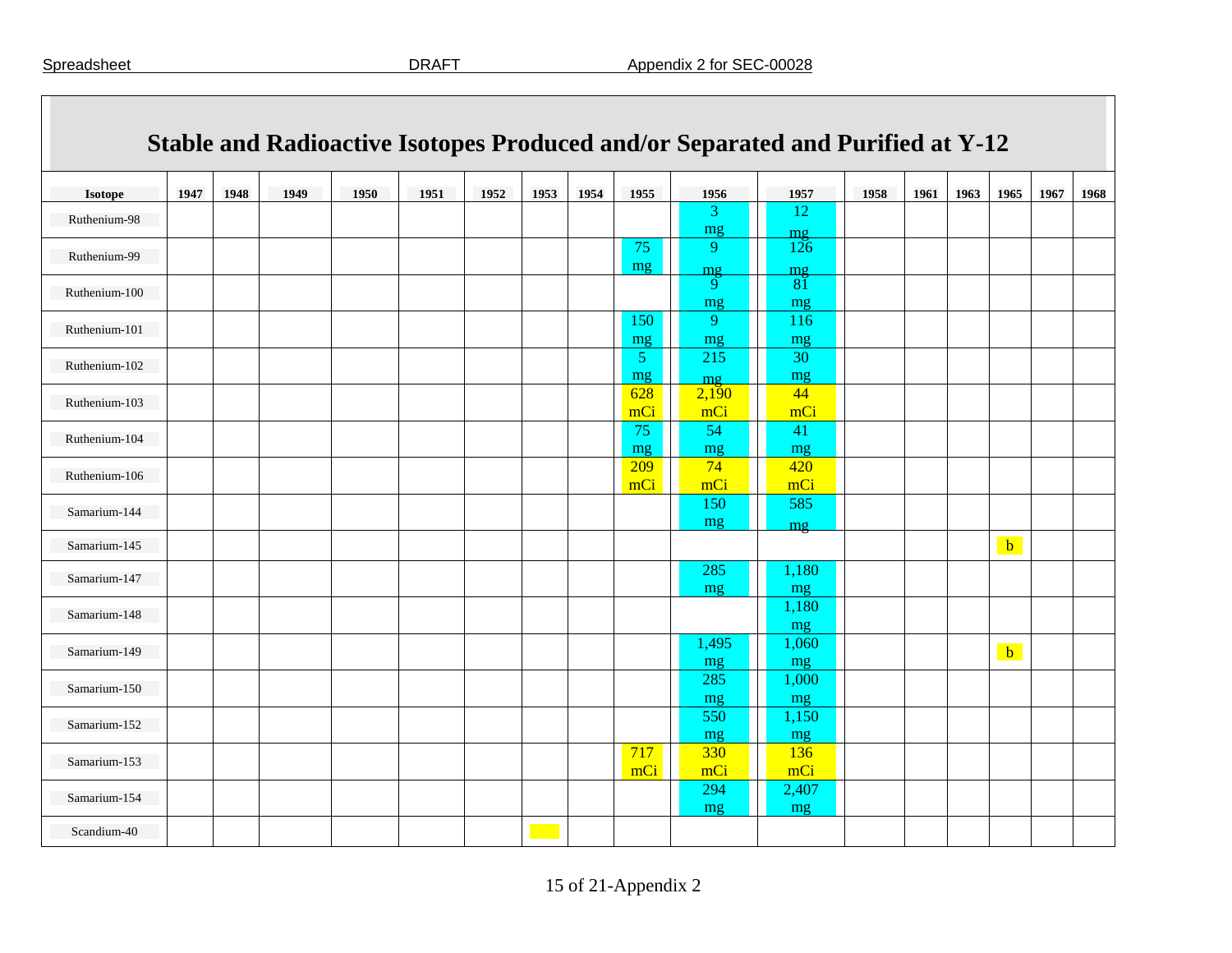| Stable and Radioactive Isotopes Produced and/or Separated and Purified at Y-12 |      |      |      |      |      |      |      |      |            |            |               |              |              |              |      |      |      |
|--------------------------------------------------------------------------------|------|------|------|------|------|------|------|------|------------|------------|---------------|--------------|--------------|--------------|------|------|------|
| <b>Isotope</b>                                                                 | 1947 | 1948 | 1949 | 1950 | 1951 | 1952 | 1953 | 1954 | 1955       | 1956       | 1957          | 1958         | 1961         | 1963         | 1965 | 1967 | 1968 |
| Scandium-43                                                                    |      |      |      |      |      |      |      |      |            |            |               | $\mathbf{b}$ |              |              |      |      |      |
| Scandium-44                                                                    |      |      |      |      |      |      |      |      |            |            |               | $\mathbf{b}$ |              |              |      |      |      |
| Scandium-44m                                                                   |      |      |      |      |      |      |      |      |            |            |               | $b$          | $\mathbf{b}$ |              |      |      |      |
| Scandium-46                                                                    |      |      |      |      |      |      |      |      |            | 114<br>mCi | 80,350<br>mCi |              |              |              |      |      |      |
| Selenium-74                                                                    |      |      |      |      |      |      |      |      |            | 110        | 14            |              |              |              |      |      |      |
|                                                                                |      |      |      |      |      |      |      |      |            | mg         | mg            |              |              |              |      |      |      |
| Selenium-75                                                                    |      |      |      |      |      |      |      |      | 167<br>mCi |            | 333<br>mCi    |              |              |              |      |      |      |
| Selenium-76                                                                    |      |      |      |      |      |      |      |      |            |            | 56            |              |              |              |      |      |      |
| Selenium-77                                                                    |      |      |      |      |      |      |      |      |            | 60         | mg<br>110     |              |              |              |      |      |      |
|                                                                                |      |      |      |      |      |      |      |      |            | mg         | mg            |              |              |              |      |      |      |
| Selenium-78                                                                    |      |      |      |      |      |      |      |      |            |            | 100<br>mg     |              |              |              |      |      |      |
| Selenium-80                                                                    |      |      |      |      |      |      |      |      |            | 55         | 200           |              |              |              |      |      |      |
|                                                                                |      |      |      |      |      |      |      |      |            | mg<br>80   | mg<br>310     |              |              |              |      |      |      |
| Selenium-82                                                                    |      |      |      |      |      |      |      |      |            | mg         | mg            |              |              |              |      |      |      |
| Silicon-28                                                                     |      |      |      |      |      |      |      |      |            | 5,310      | 40            |              |              | $\mathbf{b}$ |      |      |      |
|                                                                                |      |      |      |      |      |      |      |      |            | mg<br>30   | mg<br>559     |              |              |              |      |      |      |
| Silicon-29                                                                     |      |      |      |      |      |      |      |      |            | mg         | mg            |              |              |              |      |      |      |
| Silicon-30                                                                     |      |      |      |      |      |      |      |      | 50         |            | 30            |              |              |              |      |      |      |
|                                                                                |      |      |      |      |      |      |      |      | mg         |            | mg            |              |              |              |      |      |      |
| Silver-107                                                                     |      |      |      |      |      |      |      |      |            | 830 mg     | 100<br>mg     |              |              |              |      |      |      |
| Silver-109                                                                     |      |      |      |      |      |      |      |      |            | 1,050      | 2,200         |              |              |              |      |      |      |
| Silver-110                                                                     |      |      |      |      |      |      |      |      | 420        | mg<br>421  | mg<br>273     |              |              |              |      |      |      |
|                                                                                |      |      |      |      |      |      |      |      | mCi        | mCi        | mCi           |              |              |              |      |      |      |
| Silver-111                                                                     |      |      |      |      |      |      |      |      | 672<br>mCi | 368<br>mCi | 100<br>mCi    |              |              |              |      |      |      |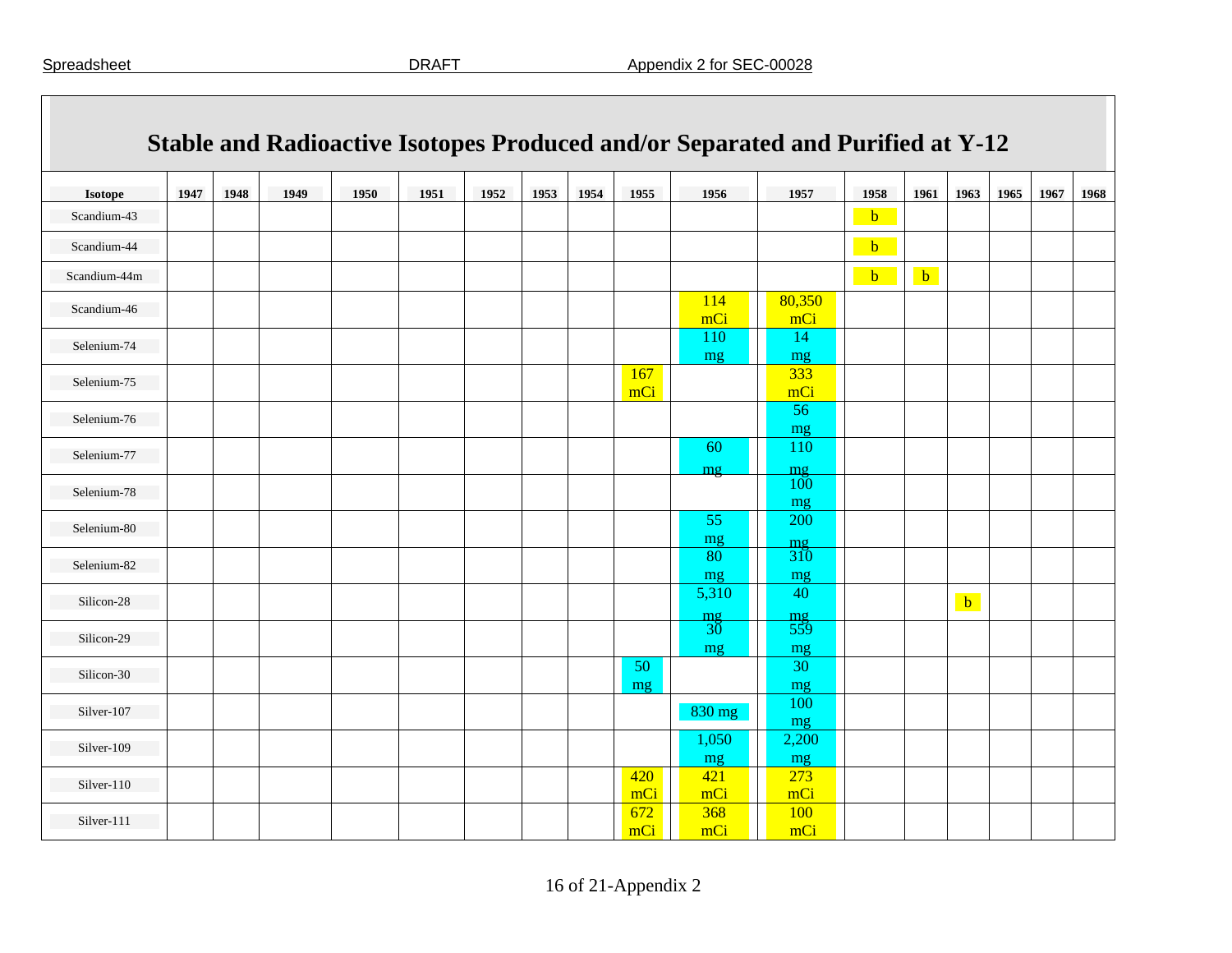| Isotope        | 1947 | 1948 | 1949 | 1950 | 1951 | 1952 | 1953 | 1954 | 1955         | 1956        | 1957      | 1958 | 1961         | 1963 | 1965 | 1967 | 1968 |
|----------------|------|------|------|------|------|------|------|------|--------------|-------------|-----------|------|--------------|------|------|------|------|
| Sodium-22      |      |      |      |      |      |      |      |      |              |             |           |      | $\mathbf b$  |      |      |      |      |
|                |      |      |      |      |      |      |      |      | 59           | 31          | 2,602     |      |              |      |      |      |      |
| Sodium-24      |      |      |      |      |      |      |      |      | mCi          | mCi         | mCi       |      |              |      |      |      |      |
| Strontium-84   |      |      |      |      |      |      |      |      |              | 12          | 151       |      |              |      |      |      |      |
|                |      |      |      |      |      |      |      |      |              | mg          | mg        |      |              |      |      |      |      |
| Strontium-85   |      |      |      |      |      |      |      |      | 1,676<br>mCi |             |           |      | $\mathbf{b}$ |      |      |      |      |
| Strontium-86   |      |      |      |      |      |      |      |      |              | 2,826       | 765       |      |              |      |      |      |      |
|                |      |      |      |      |      |      |      |      |              | mg          | mg        |      |              |      |      |      |      |
| Strontium-87   |      |      |      |      |      |      |      |      |              | 1,790       | 1,000     |      |              |      |      |      |      |
|                |      |      |      |      |      |      |      |      |              | mg<br>4,016 | mg<br>210 |      |              |      |      |      |      |
| Strontium-88   |      |      |      |      |      |      |      |      |              |             | mg        |      |              |      |      |      |      |
|                |      |      |      |      |      |      |      |      | <b>12</b>    | mg<br>1,474 | 1,439     |      |              |      |      |      |      |
| Strontium-89   |      |      |      |      |      |      |      |      | mCi          | mCi         | mCi       |      |              |      |      |      |      |
| Sulfur-32      |      |      |      |      |      |      |      |      |              | 220         | 50        |      |              |      |      |      |      |
|                |      |      |      |      |      |      |      |      |              | mg          | mg        |      |              |      |      |      |      |
| Sulfur-33      |      |      |      |      |      |      |      |      |              | 45          | 8         |      |              |      |      |      |      |
|                |      |      |      |      |      |      |      |      |              | mg<br>6     | mg<br>135 |      |              |      |      |      |      |
| Sulfur-34      |      |      |      |      |      |      |      |      |              | mg          | mg        |      |              |      |      |      |      |
|                |      |      |      |      |      |      |      |      | 1,924        | 1,250       |           |      |              |      |      |      |      |
| Sulfur-35      |      |      |      |      |      |      |      |      | mCi          | mCi         |           |      |              |      |      |      |      |
| Technicium-99  |      |      |      |      |      |      |      |      | 75           | 161         | 82        |      |              |      |      |      |      |
|                |      |      |      |      |      |      |      |      | mCi          | mCi         | mCi       |      |              |      |      |      |      |
| Tellurium-120  |      |      |      |      |      |      |      |      |              |             | -1<br>mg  |      |              |      |      |      |      |
|                |      |      |      |      |      |      |      |      |              | 4           | 100       |      |              |      |      |      |      |
| Tellurium-122  |      |      |      |      |      |      |      |      |              | mg          | mg        |      |              |      |      |      |      |
| Tellurium-123  |      |      |      |      |      |      |      |      |              |             | 100       |      |              |      |      |      |      |
|                |      |      |      |      |      |      |      |      |              |             | mg        |      |              |      |      |      |      |
| Tellurium-123m |      |      |      |      |      |      |      |      |              |             | 115<br>mg |      |              |      |      |      |      |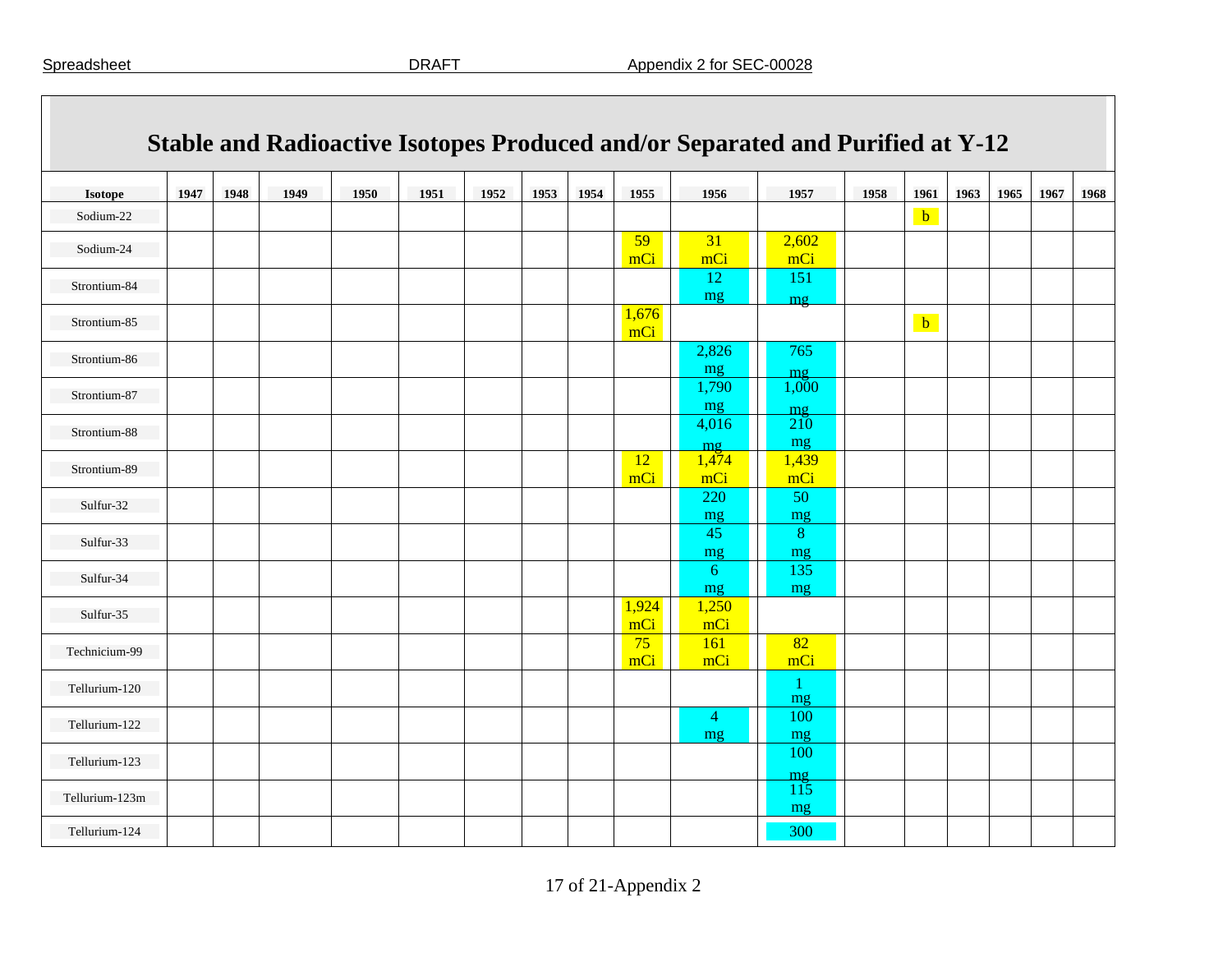|                |      |      |      |      |      |                 |      |      |                     |                         | Stable and Radioactive Isotopes Produced and/or Separated and Purified at Y-12 |      |              |      |      |      |              |
|----------------|------|------|------|------|------|-----------------|------|------|---------------------|-------------------------|--------------------------------------------------------------------------------|------|--------------|------|------|------|--------------|
| <b>Isotope</b> | 1947 | 1948 | 1949 | 1950 | 1951 | 1952            | 1953 | 1954 | 1955                | 1956                    | 1957                                                                           | 1958 | 1961         | 1963 | 1965 | 1967 | 1968         |
|                |      |      |      |      |      |                 |      |      |                     |                         | mg                                                                             |      |              |      |      |      |              |
| Tellurium-125  |      |      |      |      |      |                 |      |      |                     | 3,200<br>mg             | 430<br>mg                                                                      |      |              |      |      |      |              |
| Tellurium-126  |      |      |      |      |      |                 |      |      |                     | 50<br>mg                | 430                                                                            |      |              |      |      |      |              |
| Tellurium-128  |      |      |      |      |      |                 |      |      |                     |                         | mg<br>115                                                                      |      |              |      |      |      |              |
| Tellurium-130  |      |      |      |      |      |                 |      |      |                     | 1,050<br>mg             | mg<br>$300^{\circ}$<br>mg                                                      |      |              |      |      |      |              |
| Thallium-203   |      |      |      |      |      |                 |      |      |                     |                         | 1,007<br>mg                                                                    |      |              |      |      |      |              |
| Thallium-204   |      |      |      |      |      |                 |      |      | $\mathbf{1}$<br>mCi | 0.37<br>mCi             | $\overline{0}$<br>mCi                                                          |      |              |      |      |      |              |
| Thallium-205   |      |      |      |      |      |                 |      |      |                     |                         | 1,014                                                                          |      |              |      |      |      |              |
| Thorium-223    |      |      |      |      |      |                 |      |      |                     |                         | mg                                                                             |      |              |      |      |      | $\mathbf{b}$ |
| Thorium-230    |      |      |      |      |      | 150<br>$\sigma$ |      |      |                     |                         | 259<br>mCi                                                                     |      |              |      |      |      |              |
| Thorium-nat    |      |      |      |      |      |                 |      |      |                     |                         | 0.1966<br>$\mathbf{g}$                                                         |      |              |      |      |      |              |
| Thulium-168    |      |      |      |      |      |                 | $b$  |      |                     |                         |                                                                                |      | $\mathbf{b}$ |      |      |      |              |
| $Tin-112$      |      |      |      |      |      |                 |      |      |                     | 3                       |                                                                                |      |              |      |      |      |              |
| $Tin-113$      |      |      |      |      |      |                 |      |      | 1,712<br>mCi        | $\frac{mg}{251}$<br>mCi | 3,000<br>$\sigma$                                                              |      |              |      |      |      |              |
| $Tin-114$      |      |      |      |      |      |                 |      |      |                     |                         | $\overline{5}$<br>mg                                                           |      |              |      |      |      |              |
| $Tin-115$      |      |      |      |      |      |                 |      |      |                     | 508<br>mg               | 5 <sup>5</sup><br>mg                                                           |      |              |      |      |      |              |
| $Tin-116$      |      |      |      |      |      |                 |      |      |                     | 1,714<br>mg             | 165<br>mg                                                                      |      |              |      |      |      |              |
| $Tin-117$      |      |      |      |      |      |                 |      |      |                     | 1,080<br>mg             | 165<br>mg                                                                      |      |              |      |      |      |              |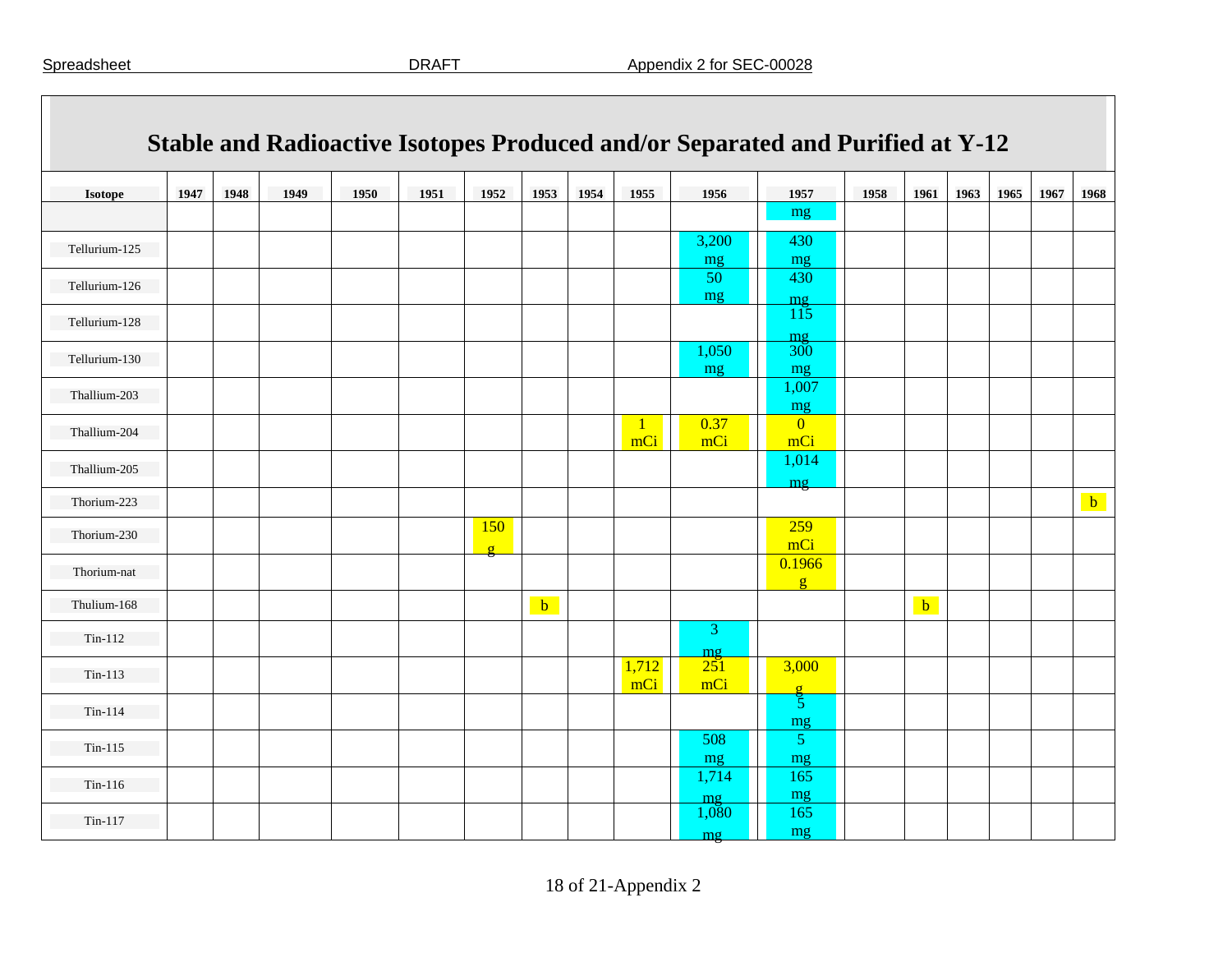|              |      |      |      |      |      |      |      |      |            |                       | Stable and Radioactive Isotopes Produced and/or Separated and Purified at Y-12 |      |              |      |      |      |      |
|--------------|------|------|------|------|------|------|------|------|------------|-----------------------|--------------------------------------------------------------------------------|------|--------------|------|------|------|------|
| Isotope      | 1947 | 1948 | 1949 | 1950 | 1951 | 1952 | 1953 | 1954 | 1955       | 1956                  | 1957                                                                           | 1958 | 1961         | 1963 | 1965 | 1967 | 1968 |
| $Tin-118$    |      |      |      |      |      |      |      |      |            | 1,790                 | 120                                                                            |      |              |      |      |      |      |
| $Tin-119$    |      |      |      |      |      |      |      |      |            | mg                    | $m\sigma$<br>170<br>mg                                                         |      |              |      |      |      |      |
| $Tin-120$    |      |      |      |      |      |      |      |      |            | 837<br>mg             | 234<br>mg                                                                      |      |              |      |      |      |      |
| $Tin-122$    |      |      |      |      |      |      |      |      |            | 150<br>mg             | 20<br>mg                                                                       |      |              |      |      |      |      |
| $Tin-124$    |      |      |      |      |      |      |      |      |            | 150<br>mg             | $\overline{25}$<br>mg                                                          |      |              |      |      |      |      |
| Titanium-44  |      |      |      |      |      |      |      |      |            |                       |                                                                                |      | $b$          |      |      |      |      |
| Titanium-45  |      |      |      |      |      |      |      |      |            |                       |                                                                                | $b$  |              |      |      |      |      |
| Titanium-46  |      |      |      |      |      |      |      |      |            | 4,763<br>mg           | 90<br>mg                                                                       |      |              |      |      |      |      |
| Titanium-47  |      |      |      |      |      |      |      |      |            | 5,576<br>mg           | 25<br>mg                                                                       |      |              |      |      |      |      |
| Titanium-48  |      |      |      |      |      |      |      |      |            | 53,655<br>mg          | 1,050<br>mg                                                                    |      |              |      |      |      |      |
| Titanium-49  |      |      |      |      |      |      |      |      |            | 4,178                 | 2,912                                                                          |      |              |      |      |      |      |
| Titanium-50  |      |      |      |      |      |      |      |      |            | mg<br>4,086           | $\frac{mg}{20}$                                                                |      |              |      |      |      |      |
| Tungsten-180 |      |      |      |      |      |      |      |      |            | $\frac{mg}{18}$<br>mg | $\frac{mg}{13}$<br>mg                                                          |      |              |      |      |      |      |
| Tungsten-181 |      |      |      |      |      |      |      |      |            |                       |                                                                                |      | $\mathbf{b}$ |      |      |      |      |
| Tungsten-182 |      |      |      |      |      |      |      |      |            | 8,500<br>mg           | 499<br>mg                                                                      |      |              |      |      |      |      |
| Tungsten-183 |      |      |      |      |      |      |      |      |            | 3,546<br>mg           | 2,079<br>mg                                                                    |      |              |      |      |      |      |
| Tungsten-184 |      |      |      |      |      |      |      |      |            | 186<br>mg             | 530<br>mg                                                                      |      |              |      |      |      |      |
| Tungsten-185 |      |      |      |      |      |      |      |      | 118<br>mCi | 26<br>mCi             | 29<br>mCi                                                                      |      |              |      |      |      |      |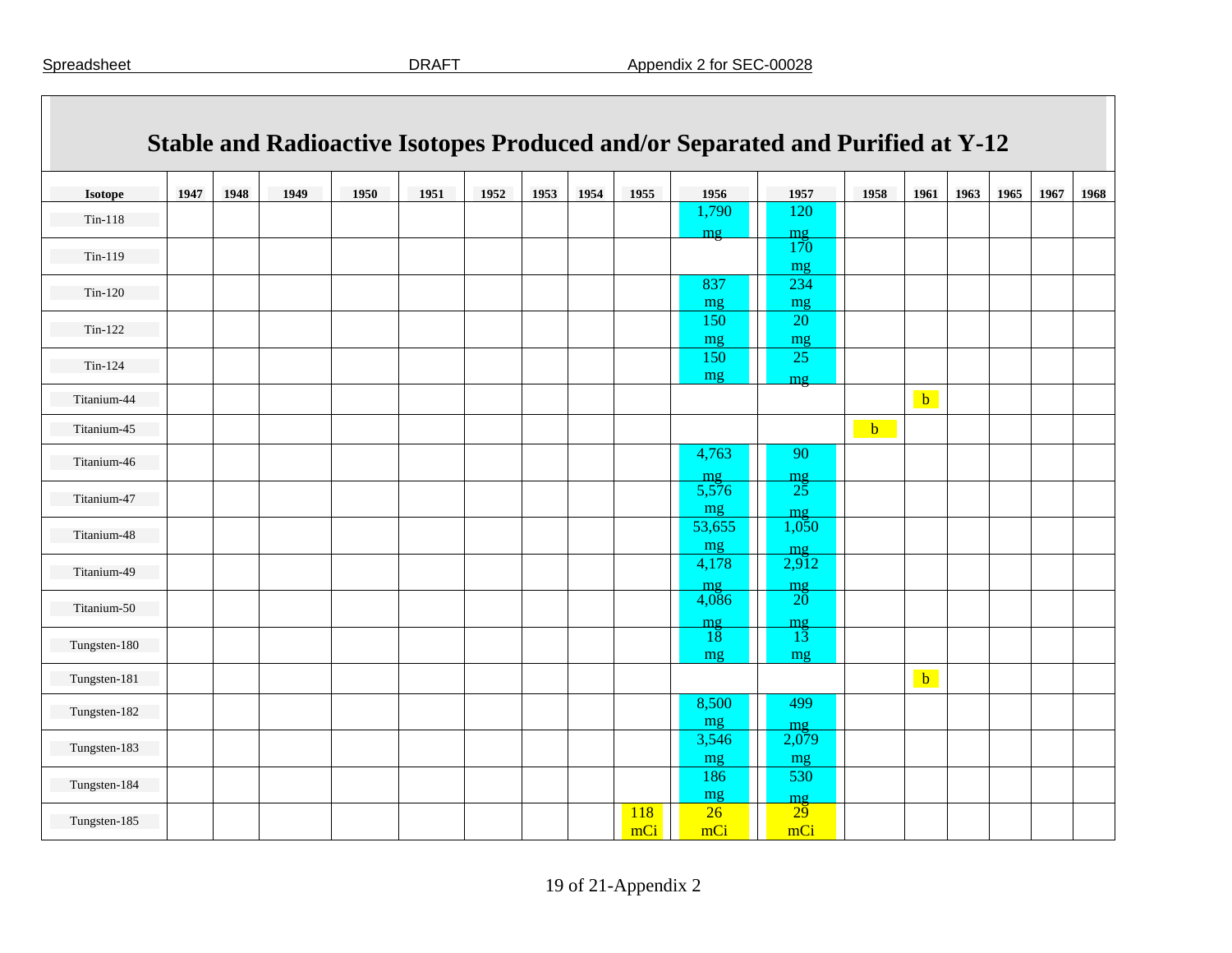| Isotope        | 1947 | 1948 | 1949                         | 1950             | 1951                      | 1952                       | 1953         | 1954 | 1955                  | 1956                   | 1957                      | 1958         | 1961         | 1963 | 1965 | 1967 | 1968 |
|----------------|------|------|------------------------------|------------------|---------------------------|----------------------------|--------------|------|-----------------------|------------------------|---------------------------|--------------|--------------|------|------|------|------|
| Tungsten-186   |      |      |                              |                  |                           |                            |              |      |                       | 7,185                  | 650<br>mg                 |              |              |      |      |      |      |
| Tungsten-187   |      |      |                              |                  |                           |                            |              |      | $\overline{0}$<br>mCi | $\frac{mg}{95}$<br>mCi | 79<br>mCi                 |              |              |      |      |      |      |
| Turbium        |      |      |                              |                  |                           |                            | $\mathbf{b}$ |      |                       |                        |                           |              |              |      |      |      |      |
| Uranium (feed) |      |      |                              |                  | 4.265<br>$\overline{C}$ i |                            |              |      |                       |                        |                           |              |              |      |      |      |      |
| Uranium-227    |      |      |                              |                  |                           |                            |              |      |                       |                        |                           |              |              |      |      |      | $b$  |
| Uranium-234    |      |      | $\overline{18}$ g<br>per run | 100 g<br>per run | 13,600<br>g               | 4.945<br>Ci                |              |      |                       |                        | 5 <sup>5</sup><br>mCi     |              |              |      |      |      |      |
| Uranium-235    |      |      |                              |                  | 10<br>mg                  |                            |              |      |                       |                        | 2.308<br>$\mathbf{g}$     |              |              |      |      |      |      |
| Uranium-236    |      |      |                              |                  | 10.7<br>mg                | 50<br>mg                   |              |      |                       |                        | 129.5143<br>g             |              |              |      |      |      |      |
| Uranium-238    |      |      |                              |                  | 1.8<br>$\mathbf{g}$       | 352<br>mg                  |              |      |                       |                        | 0.4798<br>g               |              |              |      |      |      |      |
| Vanadium-47    |      |      |                              |                  |                           |                            |              |      |                       |                        |                           | $\mathbf{b}$ |              |      |      |      |      |
| Vanadium-48    |      |      |                              |                  |                           |                            |              |      |                       |                        |                           | $b$          | $\mathbf{b}$ |      |      |      |      |
| Vanadium-50    |      |      |                              |                  |                           |                            |              |      |                       | 100<br>mg              | $\overline{2}$<br>mq      |              |              |      |      |      |      |
| Vanadium-51    |      |      |                              |                  |                           |                            |              |      |                       | 100<br>mg              |                           |              |              |      |      |      |      |
| Yttrium-87     |      |      |                              |                  |                           |                            |              |      |                       |                        |                           |              | $\mathbf b$  |      |      |      |      |
| Yttrium-88     |      |      |                              |                  |                           |                            |              |      |                       |                        |                           |              | $\mathbf b$  |      |      |      |      |
| Yttrium-90     |      |      |                              |                  |                           |                            |              |      | 126<br>mCi            | 35<br>mCi              | 2,288.294<br>$\mathbf{g}$ |              |              |      |      |      |      |
| Yttrium-91     |      |      |                              |                  |                           |                            |              |      | $\overline{0}$<br>mCi | 40<br>mCi              | 279<br>mCi                |              |              |      |      |      |      |
| Zinc-63        |      |      |                              |                  |                           | $\overline{2}$<br>$\sigma$ |              |      |                       |                        |                           |              |              |      |      |      |      |
| Zinc-64        |      |      |                              |                  |                           |                            |              |      |                       | 351                    | 328                       |              |              |      |      |      |      |